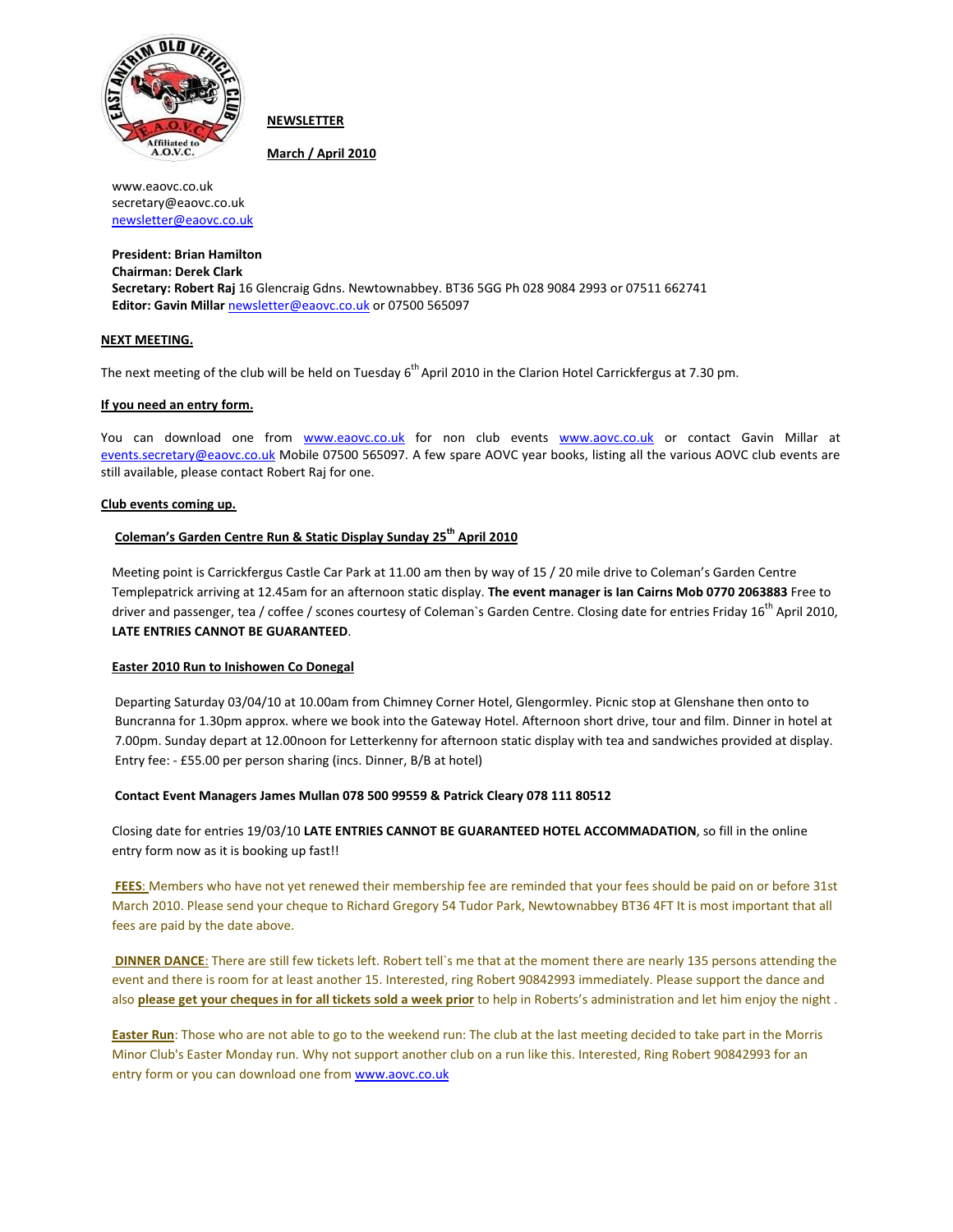# The Musgrave Park Hospital Static Display

Change of date, this event has been moved from Sunday 15<sup>th</sup> August to now Sunday 20<sup>th</sup> of June and Maurice Walker is the event manager to contact.

BELFAST-PORTRUSH CAVALCADE Sunday 1st August 2010 Get your entry in ASAP, places are going fast!

Event Managers Please note that you are required to have all details of your event available to go into print i.e. entry forms etc at least two months prior to your event, sorry folks but we are now too big for wing and a prayer type administration, we have to get entry forms out well in advance.

## Reports from previous events

## Go Karting Night Report

Over 30 members attended a superb event and thanks to Ian Cairns for organizing it. During the drivers briefing the aspect of a non contact sport was mentioned, which then went straight out the window half way into the first lap! Plus our club chairman thought that a black flag displayed was some type of old fashioned political protest!

Ian Cairns finished the night looking like he been run over by a bus, but was still smiling and he was not alone; such was the result of the main driving style employed by all of "keep her lit" no matter what! This is why everyone both in a kart or watching enjoyed the event so much. It was a real spectacle watching the very close racing plus the countless incidents on the night, for example Joel Neil who literally "kept her lit" returning to the pits with serious smoke coming from his kart as a result of some fast lap times.

Other people redesigned the course as they went by moving safety barriers at will, usually a result of ricocheting off both them and other drivers. Best impersonation of a rolling road block went to Patrick Kelso! (Only kidding Patrick)

Results 1st David Millar, 2nd Ian Cairns, 3rd Andrew Leckey. Fastest Lady Rachel Leckey followed closely by Simone Cairns.

# EAOVC Get together at Dundonald Ice Bowl on Thursday 18/02/10

Coming on to 20 of us made our way to Dundonald looking forward to a round of Crazy Golf, which would have been on par for some members attending, but anyway and moving swiftly along; when we got there the course was closed due to the icy conditions. They really should have let us play, could you imagine a mix of ice skating and golf as played by some of our members, plus the added advantage of the Ulster Hospital so close! We could have started a new Winter Olympic sport there and then!

So plan B was adopted and we all went to play Ten Pin Bowling taking up three lanes, a mixture of unusual bowling styles were employed. Notably the Barnes Wallace Bouncing Bomb principal, with some of our members who used this technique the only thing missing was the theme tune from the Dam Busters movie 633 Squadron!

Some members used the bowling lane side walls to great effect i.e. the ball going from left to right walls all the way down and still scoring a strike! I just hope they don't drive the way they play bowls, others used an over arm bowling method that I last saw demonstrated by Ian Botham!!

All in all great crack was had by everyone, the results for the top two on each lane were:-

Lane 1 Derek Clarke on 121 points with Ryan Clarke on 90.

Lane 2 James McMullan on 143 points with Patrick Cleary on 105.

Lane 3 David Millar on 138 points with John Hayes on 124.